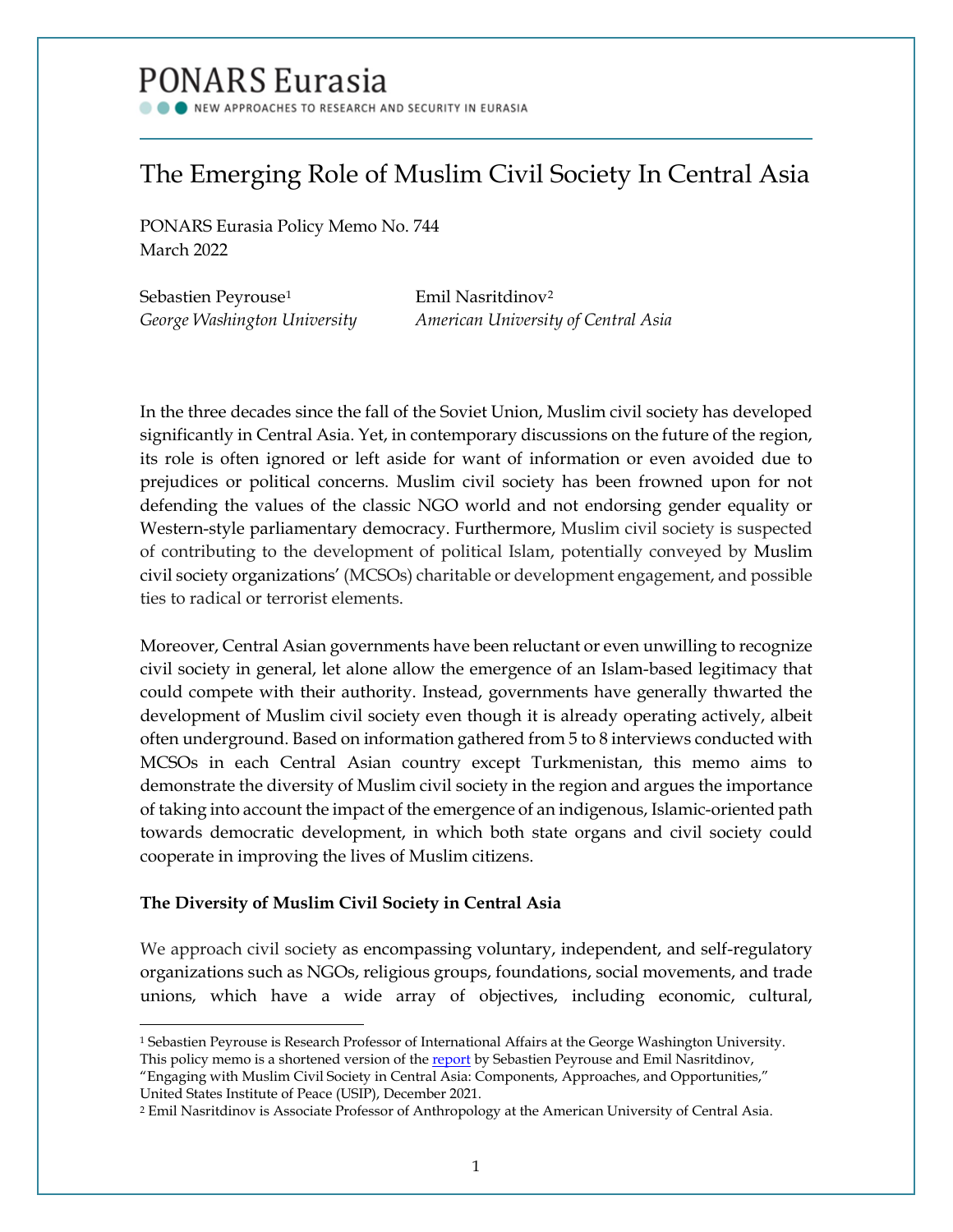informational, educational, interest-based, and developmental. Muslim civil society has been [defined](https://www.amazon.com/Rise-Global-Civil-Society-Communities/dp/1594032149) by scholar Don Eberly as "the sum of the political, economic, social and cultural institutions that act each within its own field independently of the state to achieve a variety of purposes." He calls it "fundamentally different from the civil society rooted in Greek philosophical thinking and Roman political tradition" in that it would be "centered around the axis of Islamic thinking and culture," and embody "the soul and collective memory of Muslims."

Like secular civil society, Muslim civil society is of variable geometry and involves multiple actors. In Central Asia, these include the muftiates, the mosques, the mahallas, the jamaats, Islamic charity foundations, madrasas, and NGOs. MCSOs have [diverse](https://hollingscenter.org/emerging-forms-of-islamic-civil-society-in-central-asia/) working methods, objectives, structures, funders, and relationships to the state as well as to the international community, demonstrating the complexity of Muslim civil society in the region. They have varying levels of ties to the state, with the muftiates and mahallas closest to government authority.

Despite their diversity, MCSOs have in common their commitment to improving their communities through philanthropic activities and/or through contributing to the development of the well-being of populations at the local, national, or international level. Most operate on an issue-based advocacy system with the goal of improving specific situations – such as delivering charitable services for the poor, accessing healthcare for the elderly or for children, mediating community or family conflicts, improving women's rights, or fighting for more efficient government (e.g., improving the implementation of legal decisions, developing transportation networks between suburbs and city centers, improving water management, respecting property rights, and so on). Some MCSOs that we interviewed did raise concerns about the potential for individuals to be radicalized or recruited by terrorist groups, and asserted that MCSOs could assist governments in preventing radicalization, particularly by promoting moderate messages, strengthening education, and addressing societal issues that could make people more vulnerable to recruitment by radical groups.

The role of Muslim civil society in Central Asia has much in common with the rest of civil society in terms of a desire to help society and to act as a channel for relaying societal views and concerns to the government, based on the belief that civil society has a deeper grassroots knowledge of local contexts and of where there may be gaps in what the government is providing. Many MCSOs expressed a range of criticism about the current situation in their country, both on a moral and a material level. They denounced what they viewed as moral wrongs in Central Asian societies, such as corruption or misappropriation of government funds, which they deemed incompatible with the values of Islam. Besides, many MCSOs identify economic and social issues that they believe need to be addressed as a determining factor for their work, and therefore their activities reflect the societal issues of most concern to the local populations, religious and secular alike. Such issues include education, health (including in the context of the COVID-19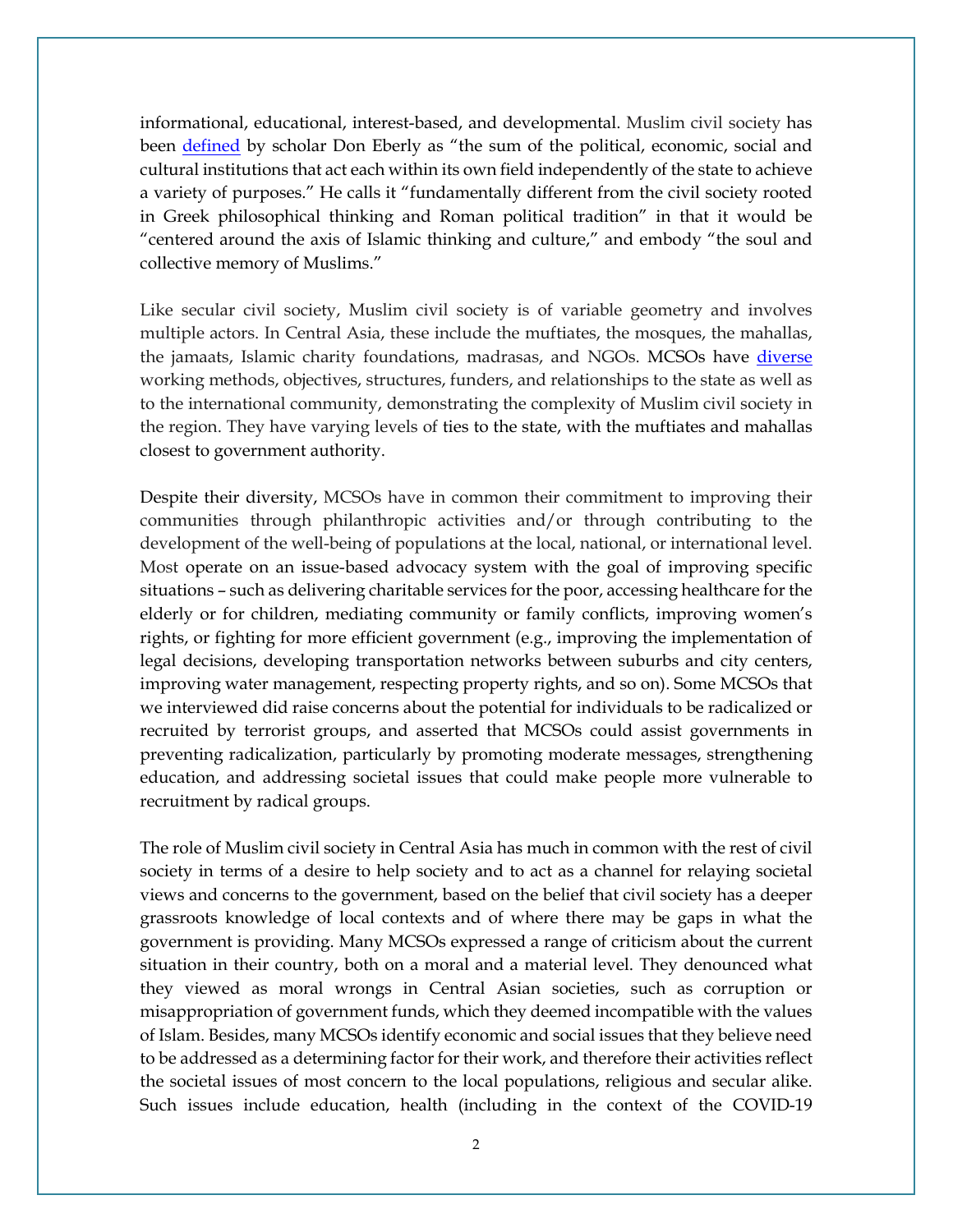pandemic), and the issue of unemployment, particularly in rural areas, where there is a need for job creation and better training to make employment more sustainable.

Most Central Asian MCSOs interviewed described their activities as an expression of their religion and integral to its practice; they stressed the importance of working within their local culture and traditions. Islam is viewed as fundamental to local development and to the promotion of an active civil society, as an integral part of livelihood, as an essential component of efforts to tackle social issues, and as a regulator of familial and social relations. As the foundation of their organization and engagement, many considered that Islam provides a stronger basis for responding to local issues and building a strong and vibrant civil society than do secular civil society organizations.

#### **Local and Foreign Perceptions of Muslim Civil Society Organizations**

The diverse political or ideological positioning of Muslim civil society globally can be confusing viewed through a Western-centered prism. Some Muslim organizations are directly linked to governments and seem to act as the 'charitable hand' of countries such as Iran, Saudi Arabia, and Kuwait. Other MCSOs have close links with particular political organizations or underground movements, for example, with the Muslim Brotherhood or the Hizb ut-Tahrir. A few may even be connected to foreign governments or even to foreign terrorist groups. However, many, like Tablighi Jamaat, are apolitical but operate thanks to mechanisms of solidarity and mutual benefit, while others, like the Turkish group Khizmet, are directly dependent on merchant associations in which Muslim businessmen invest part of their revenues for redistribution among their communities.

Muslim civil society can, in certain conditions, have a serious political impact, as was seen during the Arab Spring in Tunisia, Egypt, and Bahrain where, along with other actors, it contributed to toppling the established powers or at least to contest them. At the same time, the role of some in establishing popular Islamic regimes, which, for a range of reasons, have become more authoritarian in several states since the Arab Spring, has also made it an actor towards which the international community manifests distrust.

Central Asian governments <u>tend to view</u> MCSOs as potential rivals, who build public support grounded in sources that elude the state. Governments consider that such organizations provide social services mainly to garner political support and popularity and fear seeing their own role weakened. Moreover, they fear that these movements will challenge their efforts to develop a government-sanctioned form of Islam and instead promote other, possibly foreign, forms of Islam. Consequently, political authorities in the region have generally monitored Muslim civil society and often hampered its development out of concern over the potential for MCSOs to question government policies and legitimacy, about their links to foreign structures and countries, and about their ability to provoke social unrest or even so-called color revolutions.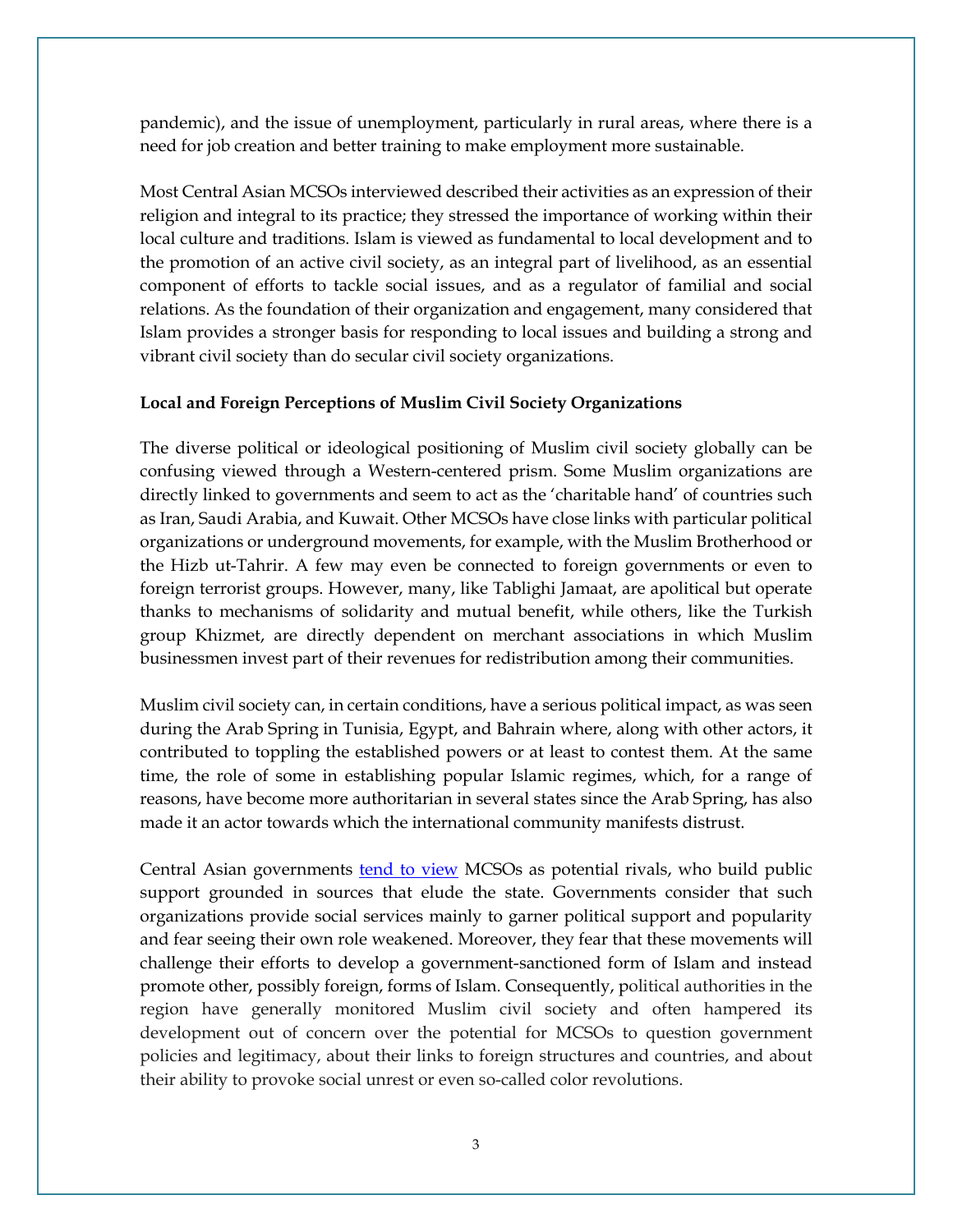Apprehension on the part of Central Asian authorities towards religion and its potential to drive activism has resulted in an approach mainly based on security and maintained the Soviet paradigm of an ambiguous separation between religion and state, where the religion has no right to intervene in state affairs, but where the state in practice exercises a right of close control over religion in the name of guaranteeing respect for secularism. By instrumentalizing the threat of religious fundamentalism, government authorities have justified their policies of control, even repression, against religious structures and believers, and have produced a legal environment that is often hostile to MCSOs and exemplified by the fear that many Muslim NGOs in the region have of working openly.

Yet, while civil society is closely monitored throughout the region, the level of authoritarianism in each of the Central Asian political regimes has varied significantly. Kyrgyzstani organizations, and to a lesser extent Kazakhstani organizations, have had greater leeway to conduct activities, while there is tighter control of and greater restrictions on the sources of funding in Uzbekistan and Tajikistan, making the activities of MCSOs there even more difficult. There are also noticeable differences also within each country. Despite their varying degrees of authoritarianism, all Central Asian states have CSOs or MCSOs that escape their control. Some of these work in more remote areas, where central authorities can assert less control over them and where they may be tolerated or even supported by local potentates, whom they make a source of their legitimacy at the local level.

#### **Conclusion: From Overgeneralization to Engagement**

Most Central Asian governments have used their perception of a so-called threat of religious fundamentalism and violent extremism to justify policies of control, censorship, and even repression against religious structures and believers, and have thereby produced a legal environment that is often hostile to all MCSOs, whether moderate or not. Although there certainly are groups that espouse radical—and even possibly violent agendas, many are more moderate and do not necessarily directly challenge the secular political system. The government approach based mainly on security, however, may actually do little to prevent radicalization and could instead have unintended consequences.

This oversimplified approach by authorities undermines the role of civil society as an intermediary between the state and the citizens. The diversity of the Muslim civil society in Central Asia goes against a tendency, both by Central Asian governments and those in the West, to view MCSOs stereotypically as a homogenous group of organizations focused mainly on fundamentalist religion. Instead, MCSOs have varied objectives, working methods, views towards and relations with the government, views about the international community, and views on national and foreign policy.